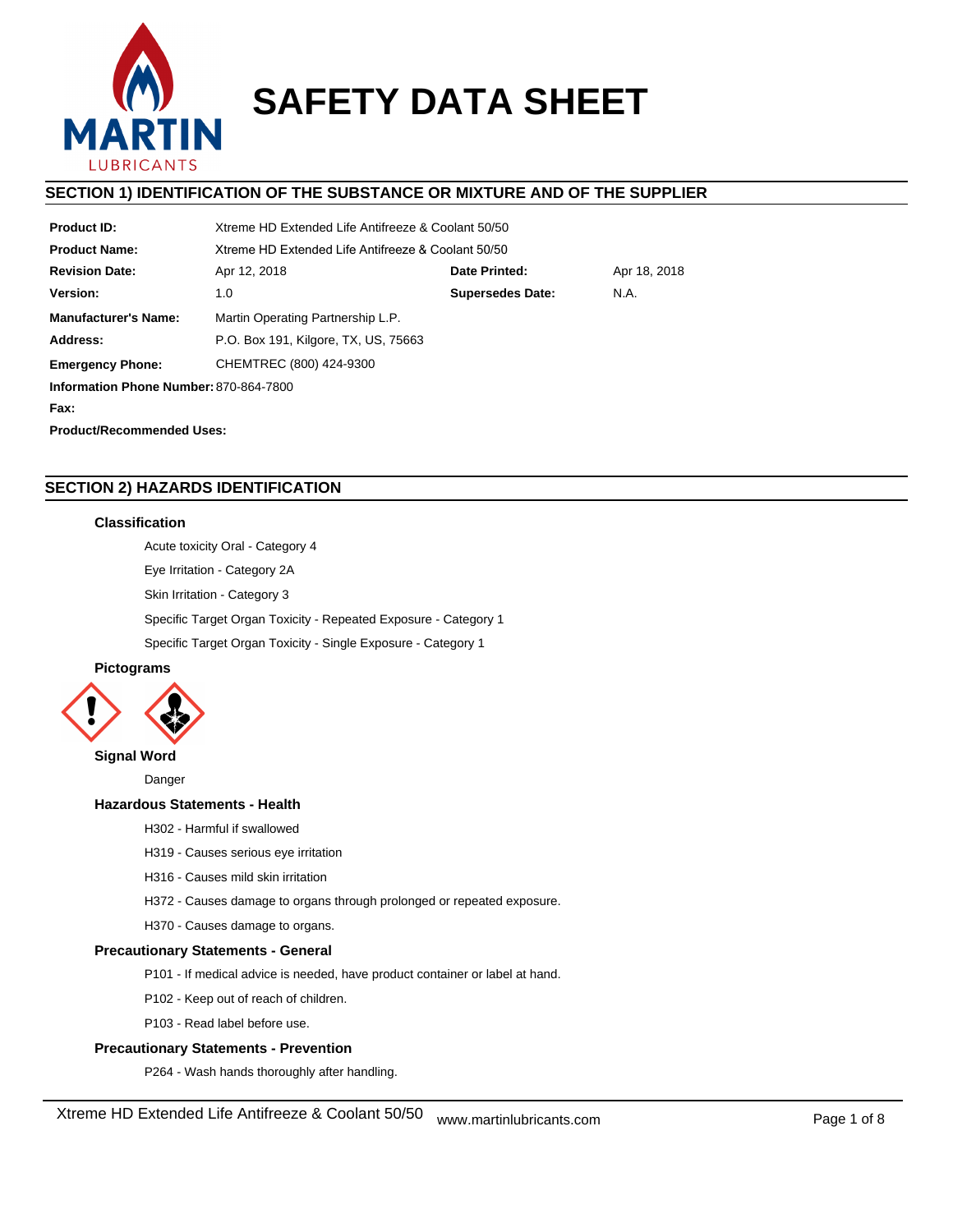P270 - Do not eat, drink or smoke when using this product.

P280 - Wear protective gloves/protective clothing/eye protection/face protection.

P260 - Do not breathe dust/fume/gas/mist/vapors/spray.

#### **Precautionary Statements - Response**

P301 + P312 - IF SWALLOWED: Call a POISON CENTER/doctor if you feel unwell.

P330 - Rinse mouth.

P305 + P351 + P338 - IF IN EYES: Rinse cautiously with water for several minutes. Remove contact lenses, if present and easy to do. Continue rinsing.

P337 + P313 - If eye irritation persists: Get medical advice/attention.

P332 + P313 - If skin irritation occurs: Get medical advice/attention.

P314 - Get Medical advice/attention if you feel unwell.

P308 + P311 - IF exposed or concerned: Call a POISON CENTER/doctor.

P321 - Specific treatment (see First-aid measures on this label).

#### **Precautionary Statements - Storage**

P405 - Store locked up.

#### **Precautionary Statements - Disposal**

P501 - Dispose of contents/container to disposal recycling center.Under RCRA it is the responsibility of the user of the product to determine at the time of disposal whether the product meets RCRA criteria for hazardous waste. Waste management should be in full compliance with federal, state and local laws.

#### **Hazards Not Otherwise Classified (HNOC)**

None.

# **SECTION 3) COMPOSITION/INFORMATION ON INGREDIENTS**

| <b>CAS</b>   | <b>Chemical Name</b>                       | % By Weight    |
|--------------|--------------------------------------------|----------------|
| 0000107-21-1 | ETHYLENE GLYCOL                            | $81\% - 100\%$ |
| 0019766-89-3 | Hexanoic acid, 2-ethyl-, sodium salt (1:1) | $3\% - 6\%$    |
|              |                                            |                |

Specific chemical identity and/or exact percentage (concentration) of the composition has been withheld to protect confidentiality.

## **SECTION 4) FIRST-AID MEASURES**

## **Inhalation**

Remove source of exposure or move person to fresh air and keep comfortable for breathing. If experiencing respiratory symptoms: Call a POISON CENTER/doctor. If breathing is difficult, trained personnel should administer emergency oxygen if advised to do so by the POISON CENTER/doctor.

IF exposed, feel unwell or concerned: Call a POISON CENTER/doctor.

#### **Skin Contact**

Take off contaminated clothing, shoes and leather goods (e.g. watchbands, belts). Wash with plenty of lukewarm, gently flowing water for a duration of 15-20 minutes or until medical aid is available. If skin irritation occurs: Get medical advice/attention. Wash contaminated clothing before re-use.

## **Eye Contact**

If irritation occurs, cautiously rinse eyes with lukewarm, gently flowing water for 15-20 minutes, while holding the eyelids open. If eye irritation persists: Get medical advice/attention.

If eye irritation persists: Get medical advice/attention.

#### **Ingestion**

Rinse mouth. If exposed or concerned: Get medical advice/attention.

## **Most Important Symptoms/Effects, Acute and Delayed**

No data available

#### **Indication of Immediate Medical Attention and Special Treatment Needed**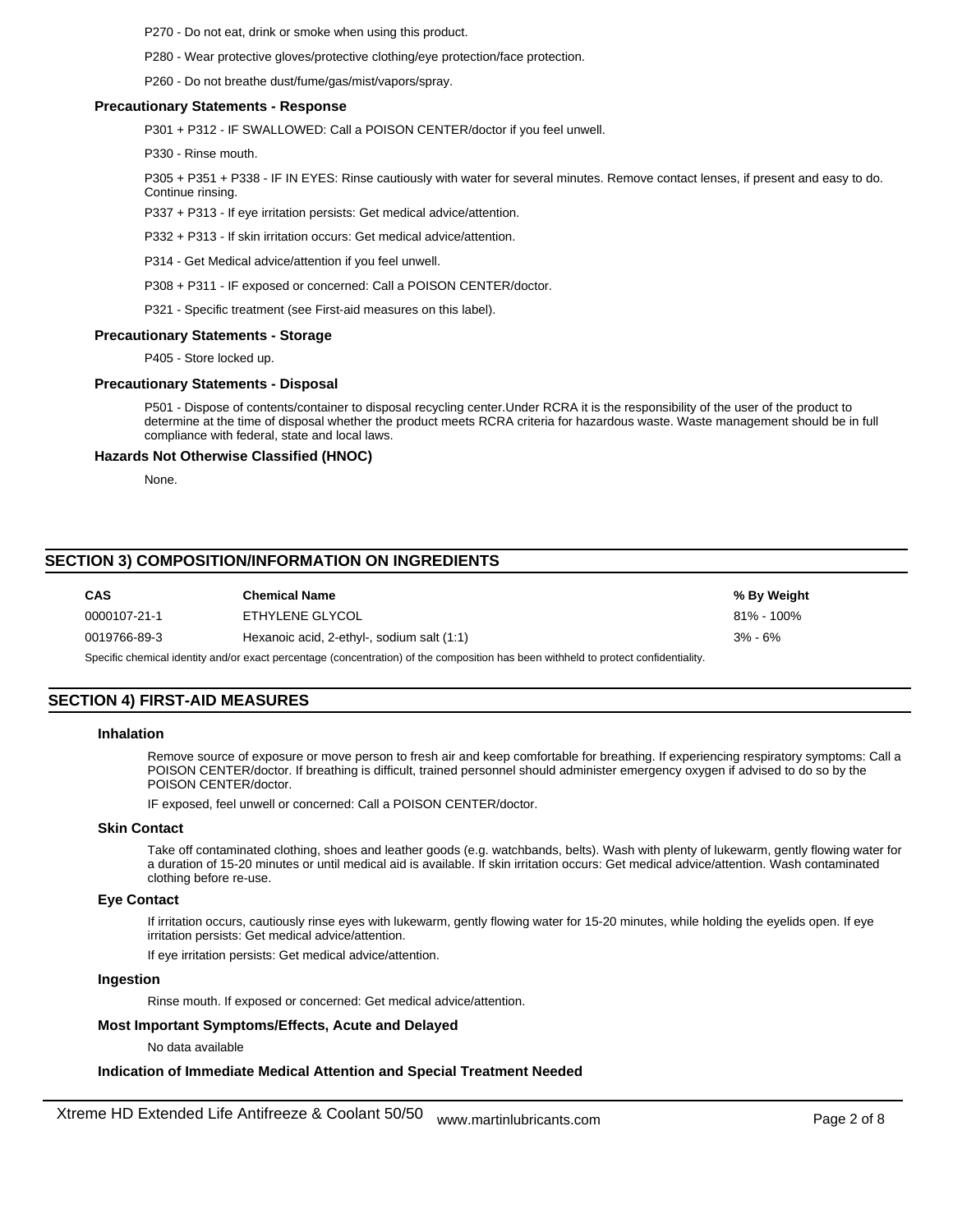## **SECTION 5) FIRE-FIGHTING MEASURES**

#### **Suitable Extinguishing Media**

Small Fire : Dry chemical, foam, carbon dioxide, water-spray or alcohol-resistant foam. Carbon dioxide can displace oxygen. Use caution when applying carbon dioxide in confined spaces.

Large Fire : Water spray, fog or alcohol-resistant foam.

#### **Unsuitable Extinguishing Media**

Do not use straight stream of water.

#### **Specific Hazards in Case of Fire**

This material will burn although it is not easily ignited. Highly dependent on combustion conditions. A complex mixture of airborne solids, liquids, and gases including carbon monoxide, carbon dioxide, and unidentified organic compounds will be evolved when this material undergoes combustion. Oxides of C, Zn, Ca, P and S. Additional byproducts include hydrogen sulfide, alkyl mercaptan and other sulfides Containers may explode in fire.

#### **Fire-fighting Procedures**

Isolate immediate hazard area and keep unauthorized personnel out. Stop spill/release if it can be done safely. Move undamaged containers from immediate hazard area if it can be done safely. Cool containers with flooding quantities of water until well after fire is out. Caution should be exercised when using water or foam as frothing may occur, especially if sprayed into containers of hot, burning liquid. Dispose of fire debris and contaminated extinguishing water in accordance with official regulations.

#### **Special Protective Actions**

Wear protective pressure self-contained breathing apparatus (SCBA).

## **SECTION 6) ACCIDENTAL RELEASE MEASURES**

#### **Emergency Procedure**

Isolate hazard area and keep unauthorized personnel away. Stay uphill and/or upstream. Ventilate closed spaces before entering. ELIMINATE all ignition sources (no smoking, flares, sparks or flames in immediate area). Do not touch or walk through spilled material.

#### **Recommended equipment**

Wear chemical protective clothing and positive pressure self-contained breathing apparatus (SCBA).

#### **Personal Precautions**

Avoid breathing vapor or mist. Avoid contact with skin, eye or clothing. Do not touch damaged containers or spilled materials unless wearing appropriate protective clothing.

## **Environmental Precautions**

Stop spill/release if it can be done safely. Move undamaged containers from immediate hazard area if it can be done safely. Cool containers with flooding quantities of water until well after fire is out. Caution should be exercised when using water or foam as frothing may occur, especially if sprayed into containers of hot, burning liquid. Dispose of fire debris and contaminated extinguishing water in accordance with official regulations.

## **Methods and Materials for Containment and Cleaning up**

Collect with absorbent, non-combustible material, inert material such as sand, sawdust, etc., into suitable containers. Dispose off according to federal, state and local regulations. Ventilate area after clean-up is complete.

# **SECTION 7) HANDLING AND STORAGE**

## **General**

Wash hands after use.

Do not get in eyes, on skin or on clothing.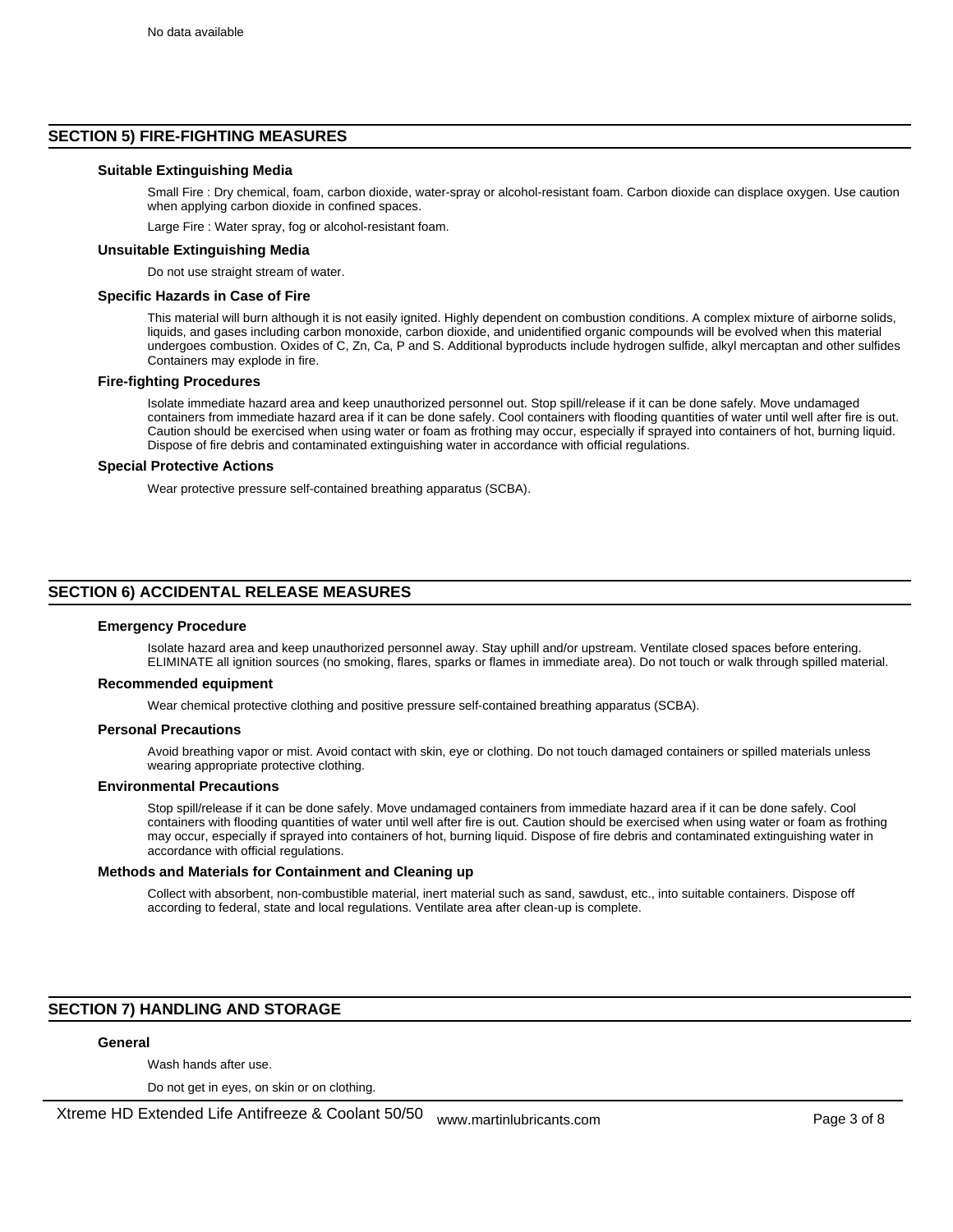Do not breathe vapors or mists.

Use good personal hygiene practices.

Eating, drinking and smoking in work areas is prohibited.

Remove contaminated clothing and protective equipment before entering eating areas.

Eyewash stations and showers should be available in areas where this material is used and stored.

#### **Ventilation Requirements**

Use only with adequate ventilation to control air contaminants to their exposure limits. The use of local ventilation is recommended to control emissions near the source.

#### **Storage Room Requirements**

All containers must be properly labelled. Store in cool, dry, well-ventilated areas away from heat, direct sunlight, strong oxidizers and any incompatibilities. Store in approved containers and protect against physical damage. Keep containers securely sealed when not in use. Indoor storage should meet OSHA standards and appropriate fire codes. Containers that have been opened must be carefully resealed to prevent leakage. Empty container retain residue and may be dangerous.

## **SECTION 8) EXPOSURE CONTROLS/PERSONAL PROTECTION**

#### **Eye protection**

Wear eye protection with side shields or goggles. Wear indirect-vent, impact and splash resistant goggles when working with liquids. If additional protection is needed for entire face, use in combination with a face shield.

#### **Skin protection**

Use of gloves approved to relevant standards made from the following materials may provide suitable chemical protection: PVC, neoprene or nitrile rubber gloves. Suitability and durability of a glove is dependent on usage, e.g. frequency and duration of contact, chemical resistance of glove material, glove thickness, dexterity. Always seek advice from glove suppliers. Contaminated gloves should be replaced. The type of protective equipment must be selected according to the concentration and amount of the dangerous substance at the specific workplace. Launder soiled clothes or properly disposed of contaminated material, which cannot be decontaminated.

#### **Respiratory protection**

If engineering controls do not maintain airborne concentrations to a level which is adequate to protect worker, a respiratory protection program that meets or is equivalent to OSHA 29 CFR 1910.134 should be followed. Check with respiratory protective equipment suppliers.

## **Appropriate Engineering Controls**

Provide exhaust ventilation or other engineering controls to keep the airborne concentrations of gas, vapors or dusts below their respective threshold limit value.

| <b>Chemical Name</b>   | OSHA<br>TWA<br>(ppm) | OSHA<br>TWA<br>(mg/m3) | <b>OSHA</b><br>STEL<br>(ppm) | OSHA<br>STEL<br>(mg/m3) | <b>OSHA</b><br>Tables (Z1<br>Z2, Z3) | <b>OSHA</b><br>Carcinogen | OSHA<br>Skin<br>designation | <b>NIOSH</b><br>TWA<br>(ppm) | <b>NIOSH</b><br>TWA<br>(mg/m3) | <b>NIOSH</b><br>STEL<br>(ppm) | <b>NIOSH</b><br>STEL<br>(mg/m3) | <b>NIOSH</b><br>Carcinogen |
|------------------------|----------------------|------------------------|------------------------------|-------------------------|--------------------------------------|---------------------------|-----------------------------|------------------------------|--------------------------------|-------------------------------|---------------------------------|----------------------------|
| <b>ETHYLENE GLYCOL</b> |                      |                        |                              |                         |                                      |                           |                             |                              |                                |                               |                                 |                            |

| Chemical Name          | <b>ACGIH</b><br>TWA<br>(ppm) | <b>ACGIH</b><br>TWA<br>(ma/m3) | <b>ACGIH</b><br><b>STEL</b><br>(ppm) | <b>ACGIH</b><br><b>STEL</b><br>(ma/m3) | <b>ACGIH</b><br>Carcinogen | <b>ACGIH</b><br><b>Notations</b> | <b>ACGIH</b><br><b>TLV Basis</b> |
|------------------------|------------------------------|--------------------------------|--------------------------------------|----------------------------------------|----------------------------|----------------------------------|----------------------------------|
| <b>ETHYLENE GLYCOL</b> | 25(V)                        |                                | 50(V)                                | 10(I. H)                               | A4                         | A4                               | URT irr                          |

A4 - Not Classifiable as a Human Carcinogen, irr - Irritation, URT - Upper respiratory tract

## **SECTION 9) PHYSICAL AND CHEMICAL PROPERTIES**

## **Physical and Chemical Properties**

Density 9.35 lb/gal

Xtreme HD Extended Life Antifreeze & Coolant 50/50 www.martinlubricants.com Page 4 of 8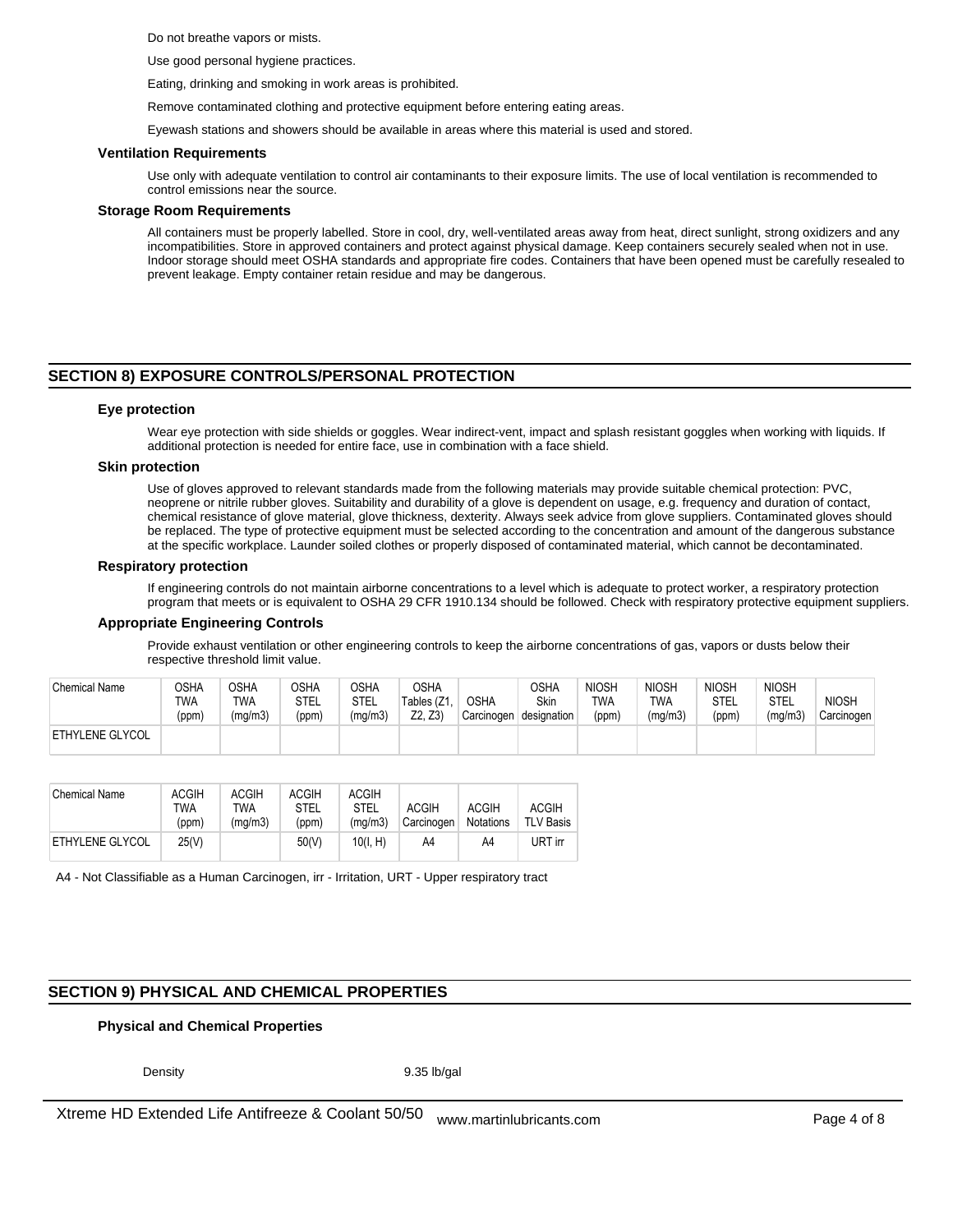Specific Gravity 1.12

| Appearance                   | Free & clear liquid |
|------------------------------|---------------------|
| Odor Threshold               | N.A.                |
| Odor Description             | N.A.                |
| pH                           | $8.2 - 8.8(50/50)$  |
| <b>Water Solubility</b>      | N.A.                |
| Flammability                 | N/A                 |
| Flash Point Symbol           | N.A.                |
| Flash Point, COC             | 116 °C              |
| Viscosity                    | N.A.                |
| Lower Explosion Level        | N.A.                |
| <b>Upper Explosion Level</b> | N.A.                |
| Vapor Pressure               | N.A.                |
| Vapor Density                | N.A.                |
| <b>Freezing Point</b>        | $-19 °C$            |
| <b>Melting Point</b>         | N.A.                |
| Low Boiling Point            | 158 °C              |
| High Boiling Point           | N.A.                |
| Auto Ignition Temp           | N.A.                |
| Decomposition Pt             | N.A.                |
| <b>Evaporation Rate</b>      | N.A.                |
| Coefficient Water/Oil        | N.A.                |
|                              |                     |

# **SECTION 10) STABILITY AND REACTIVITY**

## **Stability**

Stable

## **Conditions to Avoid**

Avoid heat, sparks, flame and contact with incompatible materials

## **Hazardous Polymerization**

Will not occur.

## **Incompatible Materials**

Avoid contact with acids and oxidizing materials.

## **Hazardous Decomposition Products**

None under normal temperatures and pressures.

# **SECTION 11) TOXICOLOGICAL INFORMATION**

## **Likely route of exposure**

Inhalation, ingestion, skin absorption

## **Skin Corrosion/Irritation**

Causes mild skin irritation

## **Serious Eye Damage/Irritation**

Causes serious eye irritation

## **Respiratory/Skin Sensitization**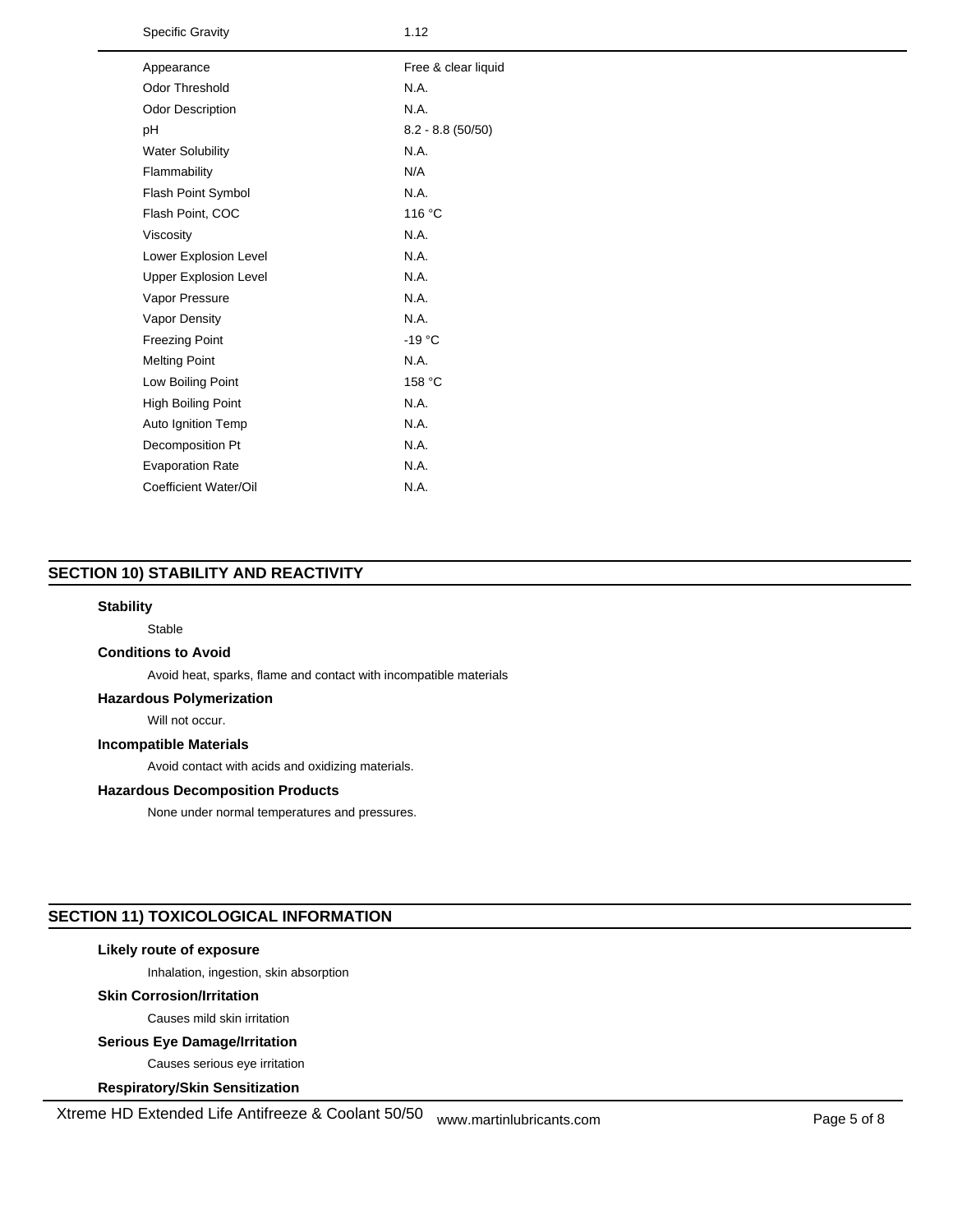No Data Available

#### **Germ Cell Mutagenicity**

No Data Available

#### **Carcinogenicity**

No Data Available

## **Reproductive Toxicity**

No Data Available

## **Specific Target Organ Toxicity - Single Exposure**

Causes damage to organs.

## **Specific Target Organ Toxicity - Repeated Exposure**

Causes damage to organs through prolonged or repeated exposure.

#### **Aspiration Hazard**

No Data Available

#### **Acute Toxicity**

Harmful if swallowed

## 0000107-21-1 ETHYLENE GLYCOL

LD50 (oral, rat): 5.89 g/kg; 8.54 g/kg; 13.0 g/kg (5) LD50 (oral, mouse): 7.5 g/kg; 15.28 g/kg (5,6) LD50 (oral, guinea pig): 6.6 g/kg; 11.0 g/kg (5) LD50 (oral, rabbit): 5.0 g/kg (5) LD50 (dermal, rabbit): 9.5 g/kg (6)

## **SECTION 12) ECOLOGICAL INFORMATION**

#### **Toxicity**

No Data Available

**Persistence and Degradability**

No Data Available.

# **Bio-accumulative Potential**

No Data Available.

#### **Mobility in Soil**

No Data Available.

## **Other Adverse Effects**

No Data Available.

## **SECTION 13) DISPOSAL CONSIDERATIONS**

#### **Waste Disposal**

Under RCRA it is the responsibility of the user of the product to determine at the time of disposal whether the product meets RCRA criteria for hazardous waste. Waste management should be in full compliance with federal, state and local laws. Empty Containers retain product residue which may exhibit hazards of material, therefore do not pressurize, cut, glaze, weld or use for any other purposes. Return drums to reclamation centers for proper cleaning and reuse.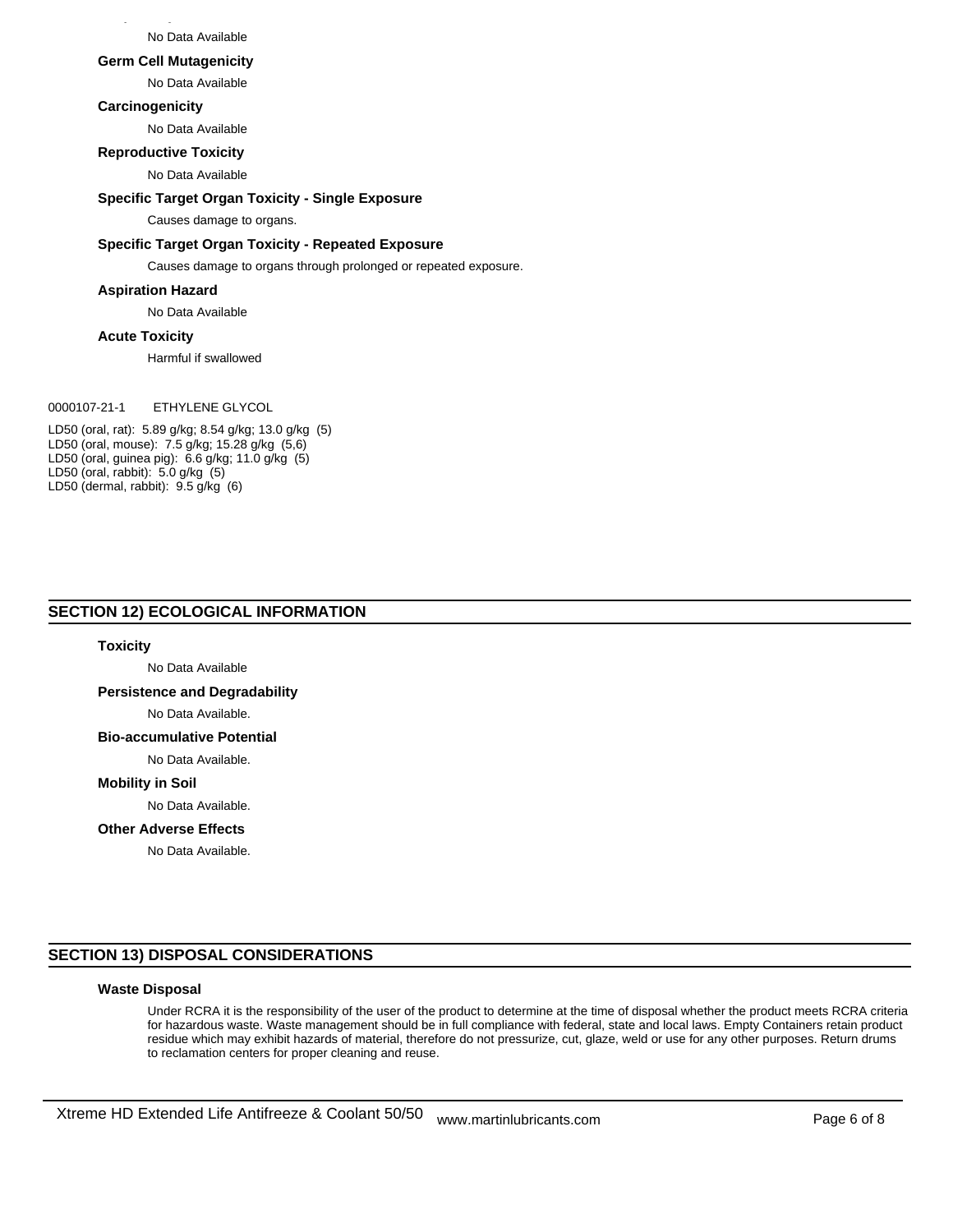# **SECTION 14) TRANSPORT INFORMATION**

## **U.S. DOT Information**

UN number: Not Regulated Proper shipping name: N/A (N/A) Hazard class: N/A Packaging group: N/A Hazardous substance (RQ): No Data Available Toxic-Inhalation Hazard: No Data Available Marine Pollutant: No Data Available Note / Special Provision: No Data Available **IMDG Information**

UN number: Not Regulated

Proper shipping name: N/A (N/A)

Hazard class: N/A

Packaging group: N/A

Marine Pollutant: No Data Available

Note / Special Provision: No Data Available

## **IATA Information**

UN number: Not Regulated

Hazard class: N/A

Packaging group: N/A

Proper shipping name: N/A (N/A)

Note / Special Provision: No Data Available

# **SECTION 15) REGULATORY INFORMATION**

| CAS          | Chemical Name                                 | % By Weight | <b>Regulation List</b>                                                              |
|--------------|-----------------------------------------------|-------------|-------------------------------------------------------------------------------------|
| 0000107-21-1 | ETHYLENE GLYCOL                               | 81% - 100%  | SARA313, CERCLA, HAPS, SARA312, TSCA, TX_ESL, CA_Prop65 - California Proposition 65 |
| 0019766-89-3 | Hexanoic acid, 2-ethyl-,<br>sodium salt (1:1) | $3\% - 6\%$ | SARA312 TSCA TX ESL                                                                 |

# **SECTION 16) OTHER INFORMATION INCLUDING INFORMATION ON PREPARATION AND REVISION OF THE SDS**

## **Glossary**

ACGIH- American Conference of Governmental Industrial Hygienists; ANSI- American National Standards Institute; Canadian TDG-Canadian Transportation of Dangerous Goods; CAS- Chemical Abstract Service; Chemtrec- Chemical Transportation Emergency Center (US); CHIP- Chemical Hazard Information and Packaging; DSL- Domestic Substances List; EC- Equivalent Concentration; EH40 (UK)- HSE Guidance Note EH40 Occupational Exposure Limits; EPCRA- Emergency Planning and Community Right-To-Know Act; ESL-Effects screening levels; HMIS- Hazardous Material Information Service; LC- Lethal Concentration; LD- Lethal Dose; NFPA- National Fire Protection Association; OEL- Occupational Exposure Limits; OSHA- Occupational Safety and Health Administration, US Department of Labor; PEL- Permissible Exposure Limit; SARA (Title III)- Superfund Amendments and Reauthorization Act; SARA 313- Superfund Amendments and Reauthorization Act, Section 313; SCBA- Self-Contained Breathing Apparatus; STEL- Short Term Exposure Limit; TCEQ- Texas Commission on Environmental Quality; TLV- Threshold Limit Value; TSCA- Toxic Substances Control Act Public Law 94